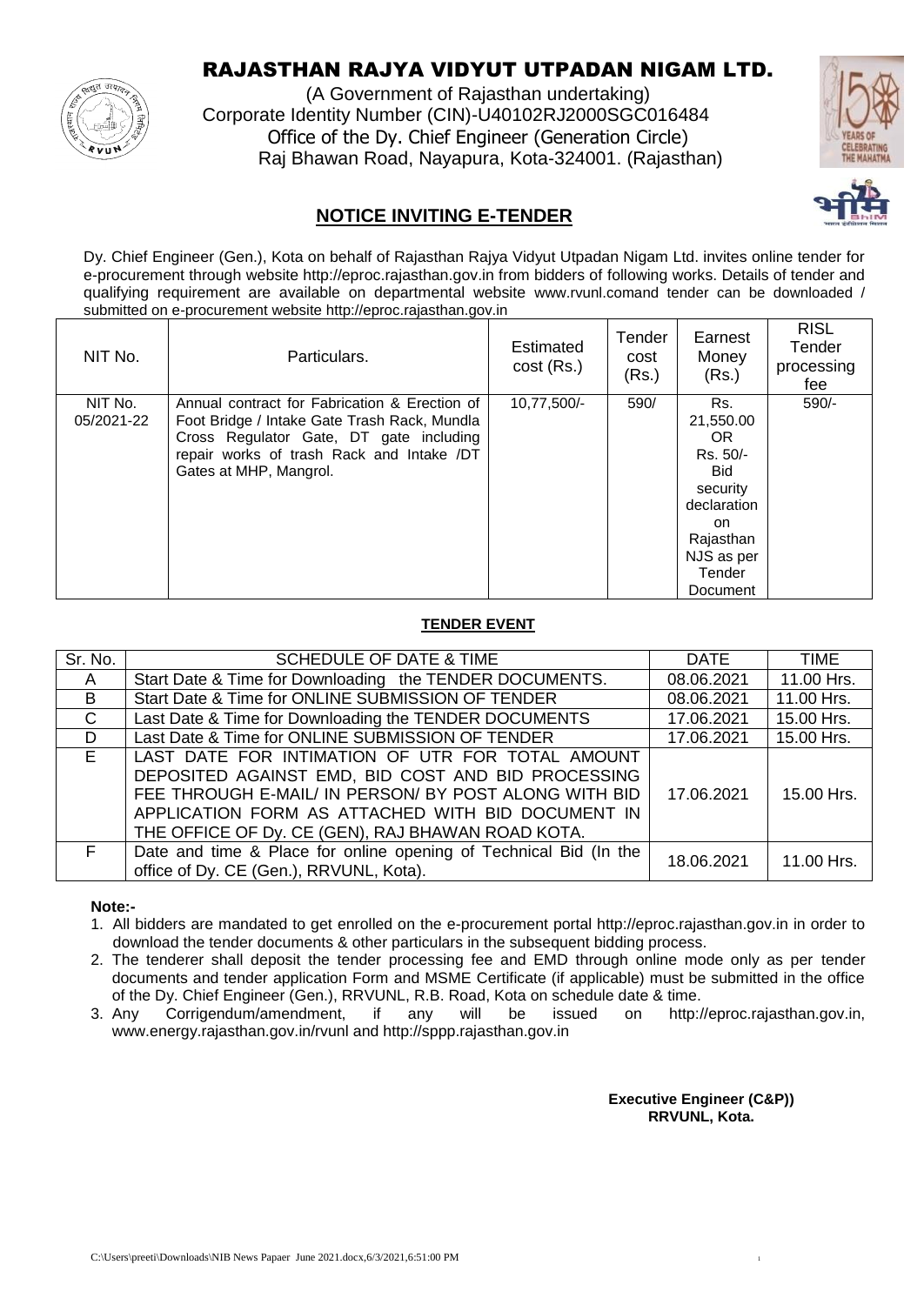**(For website)**



# RAJASTHAN RAJYA VIDYUT UTPADAN NIGAM LTD.

(A Government of Rajasthan undertaking) Corporate Identity Number (CIN)-U40102RJ2000SGC016484 Office of the Dy. Chief Engineer (Generation Circle) Raj Bhawan Road, Nayapura, Kota-324001. (Rajasthan)  **Email: se.gen.kota.@rrvun.com**



### *: NOTICE INVITING TENDERS:*

Sealed Tenders are invited from reputed/ experienced/authorized tenderers for the supply of the following materials / works. The tenders must reach in this office up to 3.00 P.M. on the date given as under and bids will be opened on the date at 11.00 A.M. given as under in the presence of such tenderers who wish to be present.

The tenderer deposit all payments (EMD/Tender cost) through online mode only (Account detail mention in tender documents) and all documents submitted in the office of the Dy. Chief Engineer (Gen.), RRVUNL, R.B. Road, Kota upto Scheduled last date & time.

| NIT No.                                  | Particulars.                                                                                                                                             | Estimated<br>cost (Rs.) | Tender<br>$cost$ (Rs.) | Earnest<br>Money (Rs.)                                                                                     |
|------------------------------------------|----------------------------------------------------------------------------------------------------------------------------------------------------------|-------------------------|------------------------|------------------------------------------------------------------------------------------------------------|
| <b>NIT No. 03</b><br>(Civil)/2021-<br>22 | Construction of new tubewell at<br>MHP, Mangrol, Baran.                                                                                                  | 1.89 Lac                | 590/-                  | $3780/-$<br>OR<br>Rs. 50/- Bid security<br>declaration on Rajasthan NJS<br>as per Tender Document          |
| NIT No. 04<br>(Civil)/2021-<br>22        | Annual contract for day to day<br>repair & maintenance for steel<br>joinery for residential building and<br>Main Power House at JS PS,<br>Jawahar Sagar. | 4.99 Lac                | $590/-$                | $10,000/-$<br>OR<br>Rs. 50/- Bid security declaration<br>on Rajasthan NJS as per<br><b>Tender Document</b> |

|              | <b>SCHEDULE OF DATE &amp; TIME</b>                                                           | <b>DATE</b> | TIME       |
|--------------|----------------------------------------------------------------------------------------------|-------------|------------|
| A            | Start Date & Time for Downloading & submission of the TENDER<br>DOCUMENTS.                   | 08.06.2021  | 11.00 Hrs. |
| B            | Last Date & Time for Downloading the TENDER DOCUMENTS                                        | 17.06.2021  | 15.00 Hrs. |
| $\mathsf{C}$ | Last Date & Time for SUBMISSION OF TENDER (In the office of Dy.<br>CE (Gen.), RRVUNL, Kota). | 17.06.2021  | 15.00 Hrs. |
| D            | Date and time & Place for opening of Bid (In the office of Dy. CE<br>(Gen.), RRVUNL, Kota).  | 18.06.2021  | 11.00 Hrs. |

Details are available at http://sppp.rajasthan.gov.in and www.rvunl.com.

Any information regarding extension of bid opening will be floated on website www.rvunl.com and http://sppp.rajasthan.gov only.

> **Executive Engineer (C&P) RRVUNL, Kota.**